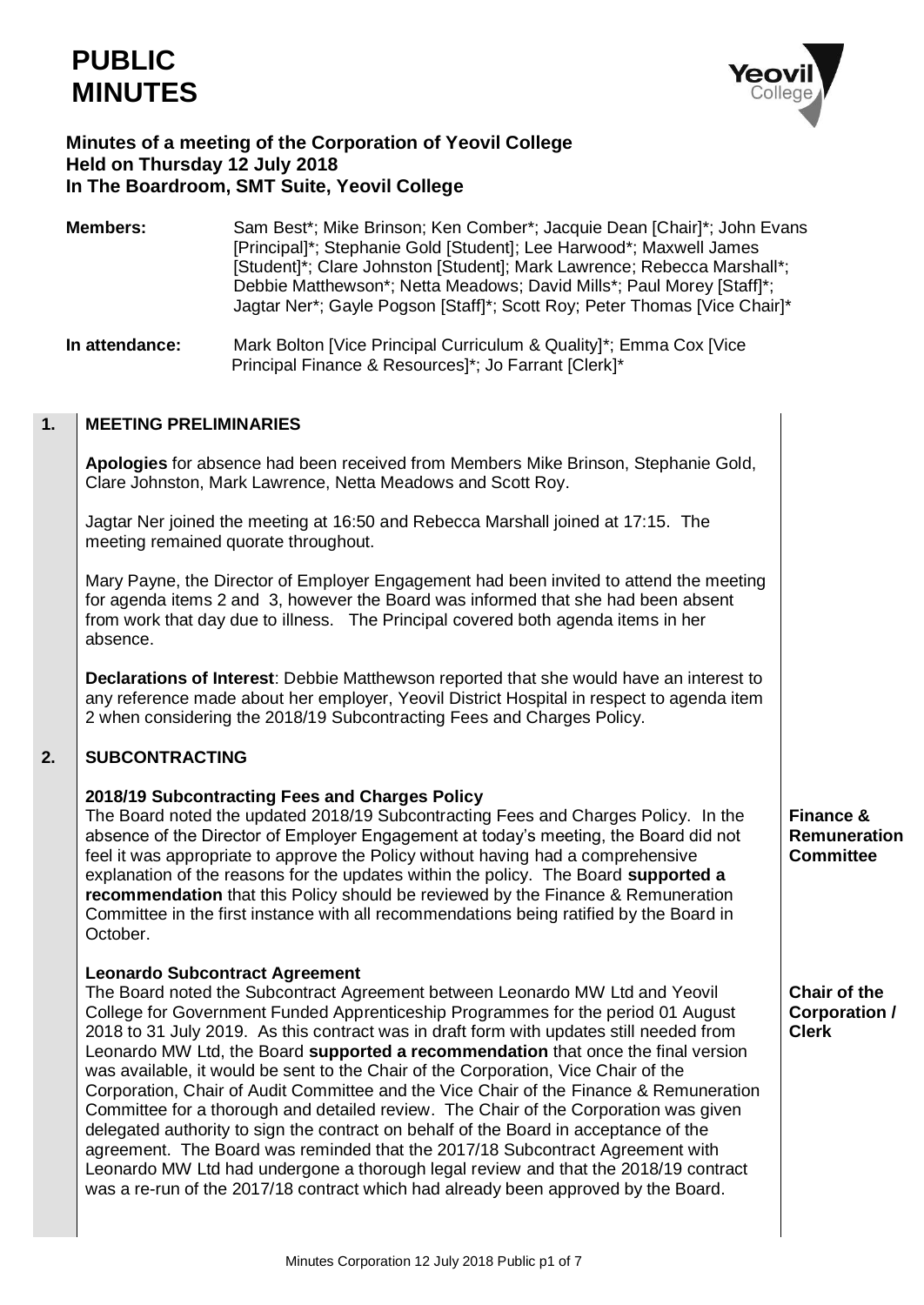### **3. MONITORING OF APPRENTICESHIP SIGNUPS AND PROGRESS**

The Principal informed the Board of developments to date in respect to the implementation of a digital tool to assist with the electronic signup of apprentices and monitoring of progress.

During the verbal update, the Board was informed of the following developments:

- Apprenticeship Data Systems Manager appointed to develop a full specification and implement cross college solutions for Applicant & Employer Vacancy Management; Levy Modelling; Electronic Sign-ups; Live Progress information for employers
- Suitable digital product found with a procurement process now underway
- System to be implemented and tested between now and September

The Board was reassured to learn that this key action which had been "red" rag rated on the Operating Statement for quite some time was now showing as "amber". Management were confident that from September, once the system had been implemented and tested, that this key action will be further reduced to a "green" rag rating.

### **4. STUDENT GOVERNOR EXPERIENCE AND RECOMMENDATIONS**

The Board was informed that the Chair of the Corporation and the Clerk had recently met with Maxwell James, the FE Student Governor who would soon be approaching the end of his term of office. Maxwell had requested a meeting in order to recommend some ways to improve the experience and contribution of the role of Student Governor for the benefit of all students and the Board.

The Board noted a paper that had been prepared by the Chair following that meeting which listed the recommendations for the Board to consider. Some of these recommendations included:

- Two Student Governors should be appointed from FE and one from HE to reflect student numbers. This will ensure greater attendance at meetings and reduce lack of continuity
- Communication of Governance opportunity must be improved, primarily verbally through tutors and the Student Union
- Once appointed, the Student Governors should have more regular 121 meetings with the Clerk before each meeting to explain and differentiate strategic and operational business
- To be fully effective, interested parties should be members of the Student Voice, Student Union and Student Ambassadors

The Board thanked Maxwell for taking the initiative to bring the above observations to the Board's attentional all of which would now be addressed by Clerk in preparation for the new recruitment programme at the start of the new academic year.

**Clerk**

The Board then thanked Maxwell for this contribution to the Board since November 2016 and wished him well in his future studies. A brief presentation took place.

Special thanks were also made to Stephanie Gold, HE Student Governor whose end of office was also soon approaching. Unfortunately Stephanie was unable to attend her last meeting today. Stephanie was thanked for her contribution to the Board since October 2017 and wished well in her future studies.

#### **5. CHAIR'S REPORT**

On this occasion, the Chair had no items of business to report under this item.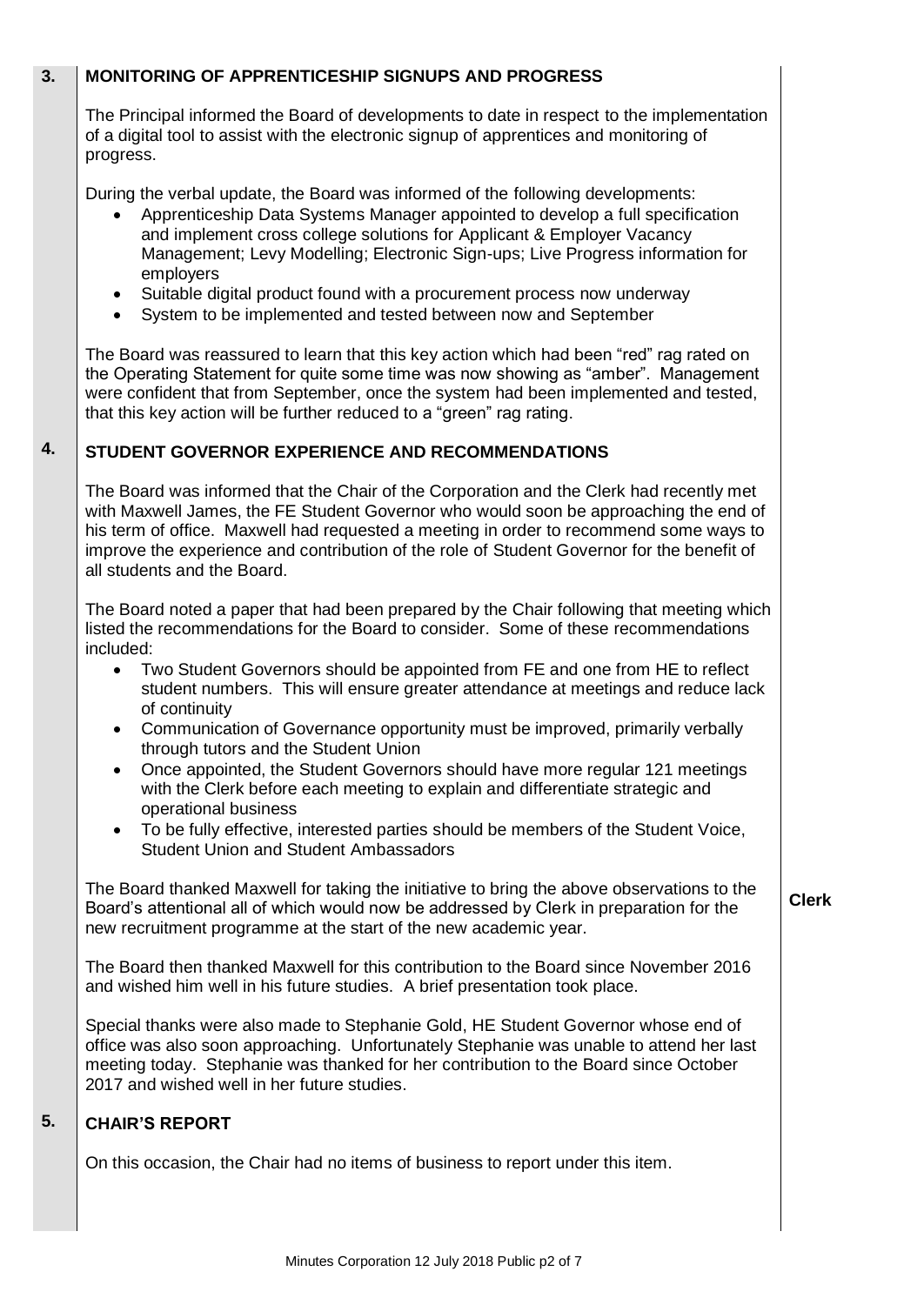### **6. MINUTES OF CORPORATION MEETINGS**

The Board **APPROVED** the following minutes as true and accurate records of the meeting held on:

- 21 June 2018 Public
- 21 June 2018 Confidential

Both sets of minutes were signed by the Chair. The public version would be uploaded onto the College website.

### **7. MATTERS ARISING**

The action and query sheet was **noted**, reviewed and updated. Actions were either complete, included elsewhere on today's agenda or being appropriately tracked and carried forward.

# **Admissions Policy**

The Clerk informed the Board that she had taken advice from the Clerks Network concerning the Admissions Policy and whether future versions of this could be delegated to SMT for approval. The Clerk had obtained a copy of the most up to date version of the Policies and Codes for FE Colleges (May 2018) from Eversheds. The Clerk confirmed that all Admission Policies need to remain under the responsibility of the Board but monitoring can be delegated to a Committee, with any decision later being ratified by the Board. Members then **supported a recommendation** to delegate the monitoring of the Admissions Policy to its Quality and Assurance Committee. The next review of this policy is due in April 2019.

#### **8. FINANCIAL UPDATE**

# **Latest Financial Position - Management Accounts**

The Board noted a verbal update from the Vice Principal Finance & Resources. The Board was reminded that it had already reviewed the latest set of Management Accounts (May 2018) at its previous meeting and that the June Management Accounts would not be signed off for a further couple of weeks. These would be circulated by the Clerk as soon as they become available. The Board should expect to review the July Management Accounts at its meeting in October. It was reported that performance remains in line with the flexed budget and that the end of year deficit remains on track as previously reported with no significant variances.

## **Churchill Bond Agreement**

The Board was reminded that it had previously been asked to approve the Bond Agreement at its meeting in June 2018 however it was agreed to defer this item until now to allow further understanding to be sought from the College's Procurement Officer. The Vice Principal Finance & Resources explained that the Bond, which is paid by Churchill, is to support the members of staff who were TUPEd across from the College with LGPS pensions in place. Employees' pensions would therefore be protected in the unlikely event that Churchill Cleaning Services fell into financial difficulties and ceased trading. The Board **APPROVED** the Churchill Bond Agreement. The Corporation Seal was affixed in the presence of the Chair of the Corporation and the Principal.

## **Insurance and Related Services 2018**

Based on the recommendation of its Audit Committee following a Special Meeting held on the 04 July 2018, the Board **APPROVED** the appointment of FE Protect to act as the College's adviser and place insurance covers from 01 August 2018. The Board voted by a show of hands, all members were in agreement.

Ahead of the meeting and to aid with the decision making, the Board had been provided with a copy of the Evaluation of Tenders, Cost Comparison and the minutes from the Special Audit Committee Meeting.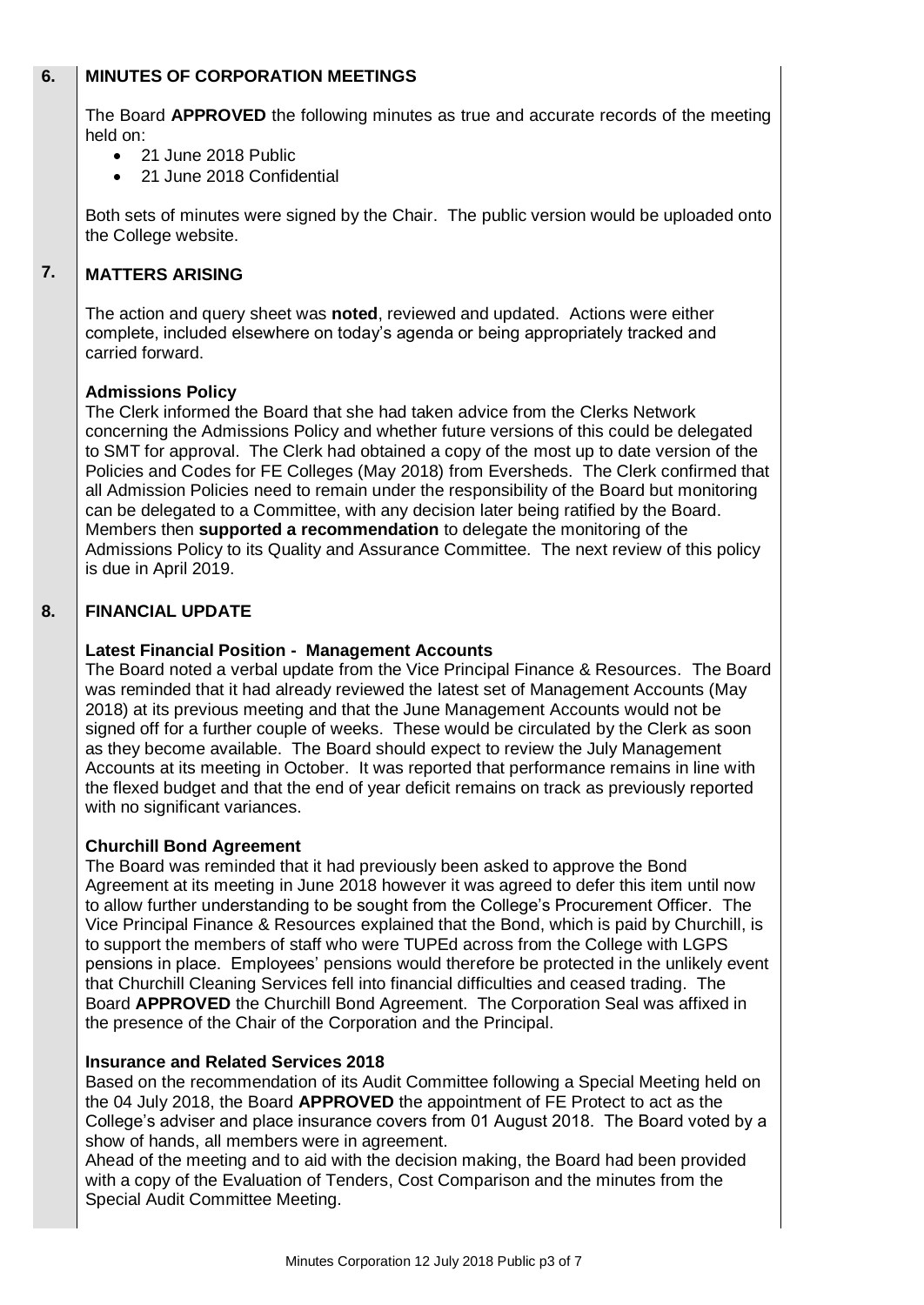### **9. BUDGET AND 3 YEAR FINANCIAL FORECAST**

The Board had considered this item in the context of the discussions had at the recent Strategy Day and had agreed in principle to the approach that had been taken to prepare the 2018/19 budget (plus 2 years) as detailed in the June minutes.

Ahead of today's meeting, the Board had been provided with a budget pack that provided detailed information on:

- Financial Objectives
- 2017-18 Outturn against original budget
- Statement of Comprehensive Income 2018-19
- Balance Sheet 2018-19
- Cashflow 2018-19
- July 2019 Ratios
- Covenants
- Contribution by Curriculum Areas
- 3 Year Plan
- Financial Health Scoring
- Assumptions
- Sensitivity Analysis and Key Risks

The Board **APPROVED** the College's 3 year financial plan, including the 2018/19 budget for submission to the ESFA by 31 July 2018.

Confidential Minutes are recorded separately.

#### **10. BUILDINGS UPDATE**

The Board noted a paper in respect to the possible asset disposal of land to the North of the campus currently occupied by a playing pitch and car parking. The report detailed opportunities and risks that have been considered and the various options available.

Discussions that were had in respect to this item are recorded separately in a confidential set of minutes.

### **11. STRATEGIC PLAN 2018-21**

The Board had already considered parts of this item at the June Strategy Day specifically focusing on the Mission, Values and Strategic Aims.

Ahead of today's meeting the Board had been supplied with a draft version of the full report which now included statements on Curriculum and Financial Health.

The Strategic Plan 2018-2021 was **APPROVED IN PRINCIPLE** however further challenge was needed on appendix 3 of the report in respect to Success Rates, Teaching, Learning and Assessment. It was agreed that this challenge would be undertaken by the Board's Quality and Assurance Committee in September in preparation for the targets to be signed off by the Board in October.

#### **12. OPERATING STATEMENT**

The Board noted the Operating Statement for 2017/18. The Board was reassured to see that there were no "red" rag rated actions that needed further review.

The Principal then displayed on screen a new format of the Operating Statement to be adopted for 2018/19. The new format was very similar to what the Board had been used to however it aligns more clearly with each of the Strategic Aims which are now listed separately as sub headings with actions listed underneath.

The Board agreed that this new approach should be adopted for 2018-19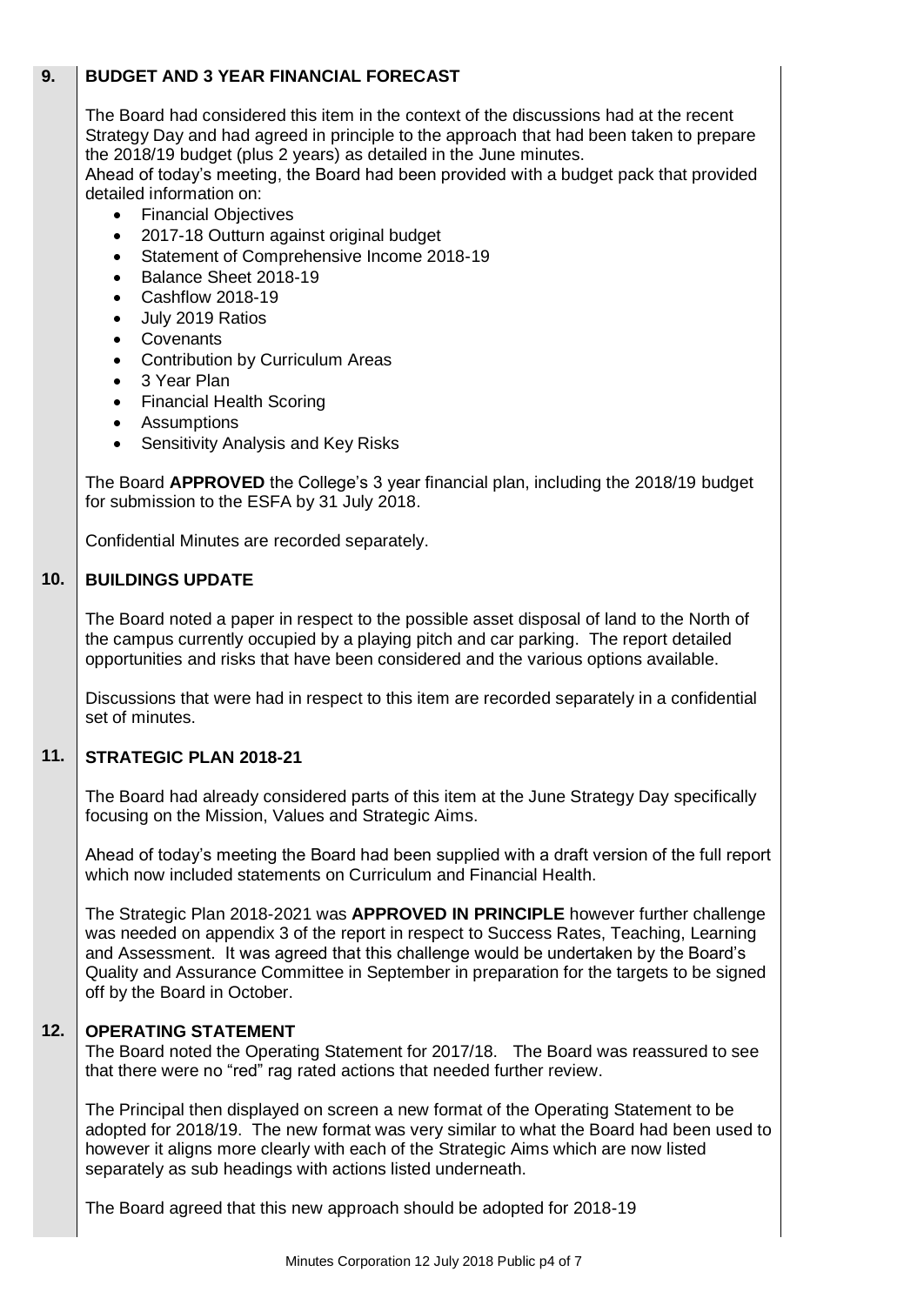| 13. | <b>LEGAL, POLICY AND REGULATORY MATTERS</b>                                                                                                                                                                                                                                                                                                                                                                                                                             |              |
|-----|-------------------------------------------------------------------------------------------------------------------------------------------------------------------------------------------------------------------------------------------------------------------------------------------------------------------------------------------------------------------------------------------------------------------------------------------------------------------------|--------------|
|     | <b>Corporation Seal 2017/18</b><br>The Board noted the report which detailed use of the Corporation Seal during 2017/18.                                                                                                                                                                                                                                                                                                                                                |              |
|     | <b>Annual Review of Confidential Material 2017/18</b><br>The Corporation carried out its annual review of Confidential Material. With no amendment<br>to the Clerk's paper, the Corporation noted and APPROVED which material is currently for<br>inspection (public) and for exclusion from inspection (confidential). It was noted that there<br>had been no requests for public inspection of the Board's or it's Committees' papers during<br>the period of review. |              |
|     | Terms of Reference and Work Programmes 2018/19<br>The Board APPROVED the Terms of Reference and Business Cycles for the Corporation<br>and its Committees for 2018/19 as set out in the Clerk's paper.                                                                                                                                                                                                                                                                  |              |
|     | The Clerk will prepare a Terms of Reference for the newly formed Finance &<br>Remuneration Committee for the Board to approve at its meeting in October 2018.                                                                                                                                                                                                                                                                                                           | <b>Clerk</b> |
|     | Notification of any incidents of Whistleblowing/H&S/fraud<br>The Clerk and Vice Principal Finance & Resources reported that there had been no<br>incidents of whistleblowing, health & safety or fraud since the last Board meeting.                                                                                                                                                                                                                                    |              |
|     | <b>Children's Centre (Nursery) Admissions, Fees and Funding Policy</b><br>The Board APPROVED the Children's Centre Admissions, Fees and Funding Policy which<br>had been updated to reflect additional services fee for children accessing Early Years<br>Entitlement; extended hours funding; fee increase and extended notice period. The policy<br>was signed by the Chair of the Corporation.                                                                       |              |
|     | As explained under Matters Arising, all Admissions Policies are to be reviewed by the<br>Board or delegated to one of its Committees. Members supported a recommendation to<br>delegate the monitoring of the Children's Centre Admissions, Fees and Funding Policy to<br>its Finance & Remuneration Committee with any approvals ratified by the Board. The next<br>review of this policy is due in July 2019.                                                         |              |
|     | <b>Children's Centre (Nursery) Behaviour Management Policy</b><br>The Board APPROVED the Children's Centre Behaviour Management Policy which was a<br>new policy being brought to the Board for the first time and agreed to the recommendation<br>to delegate future approvals to SMT. The policy was signed by the Chair of the<br>Corporation.                                                                                                                       |              |
|     | <b>Children's Centre (Nursery) Health, Illness and Medication Policy &amp; Procedure</b><br>The Board APPROVED the Children's Centre Health, Illness and Medication Policy &<br>Procedure which was a new report being brought to the Board for the first time and agreed<br>to the recommendation to delegate future approvals to SMT. The policy was signed by the<br>Chair of the Corporation.                                                                       |              |
|     | <b>HE Updates</b><br>The Board was informed that there had been a number of new HE policies written in order<br>to meet compliance with the new Office for Students regulations. The decision was made<br>prior to today's meeting to delegate approval of these policies to the Chair of the<br>Corporation, Vice Chair of the Corporation, Chair of the Audit Committee and HE Lead<br>Governor in advance of the meeting.                                            |              |
|     | On the recommendation of the above four Members, the Board APPROVED the following<br>policies:<br><b>HE Remission Policy</b><br>Professional Development, Research & Scholarly Activity in HE Policy<br>$\bullet$<br>HE Fees Policy 2018/19 - 2019-20                                                                                                                                                                                                                   |              |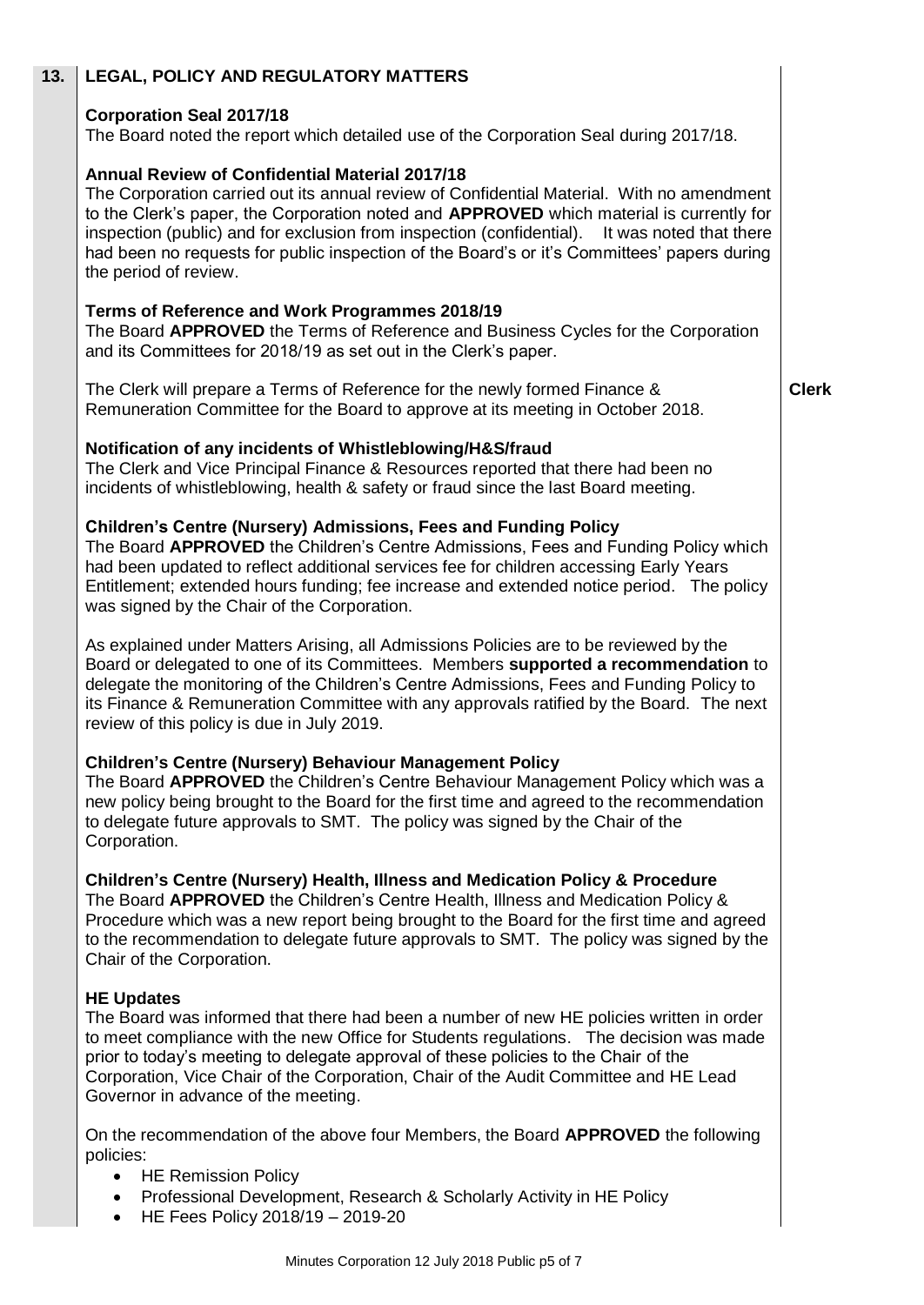- HE Refund and Compensation Policy 2019/20
- HE Student Bursary and Hardship Fund Policy and Information 2018/19

The Board then **supported the recommendation** to delegate future approvals of these policies to SMT but on the condition that they are reviewed in the first instance by the HE Lead Governor on every occasion.

The policies were signed by the Chair of the Corporation.

## **Safeguarding Policy**

The Board **APPROVED** the updated Safeguarding Policy which had minor amendments to reflect staff changes; include reference to the Keeping Children Safe in Education 2016 (due in September 2018) and reference to the introduction of the new My Concern database. The Lead Governor for Safeguarding confirmed that she had reviewed this policy and supported the approval. The policy was signed by the Chair of the Corporation.

## **Annual Safeguarding Report – Internal report to Governors (internal)**

The Board **noted** the Safeguarding Annual Report on Safeguarding for the period 01 August 2017 to 31 July 2018. The report confirmed that the College has seen a small rise in the number of safeguarding referrals and a significant increase in the number of complex referrals. The Board was delighted to learn that 94% of students referred to the College throughout the May to June transition period have been successfully retained in College proving that the College has effective safeguarding policies and procedures in place.

### **Safeguarding and Equality & Diversity update**

The Vice Principal Curriculum and Quality had no additional context to add on this occasion that had not already been covered in the above Annual Report.

## **Lead Governor Voice SED**

The Lead Governor for Safeguarding reported on the following:

- At recent Safeguarding and Equality & Diversity (SED) Meetings, there had been raised anxieties over disadvantaged categories including those receiving free school meals and those with protected characteristics. These areas will be the main focus of meetings next year
- SED meetings will be teased apart as from next year, meetings will continue to be held on the same day but having both together has lead to some focus being lost on both areas
- Referrals to date indicate that 137 students with high complex needs are due to transition to College in 2018/19
- Some students have reported their anxiety at having no support over the summer, they have been directed to appropriate routes and services across the region

### **Student Voice**

There were no comments to record on this occasion.

# **Staff Voice**

The Staff Governors commented on the following:

- Staff enjoyed the end of year party, it was well attended with a vibrant atmosphere
- "My Concern" introduction of new software, staff have been trained and its helpful that all the local feeder schools all use the same programme

### **14. RISK MANAGEMENT AND INTERNAL CONTROLS**

The Board agreed that risk management and internal controls had been adequately covered in today's meeting.